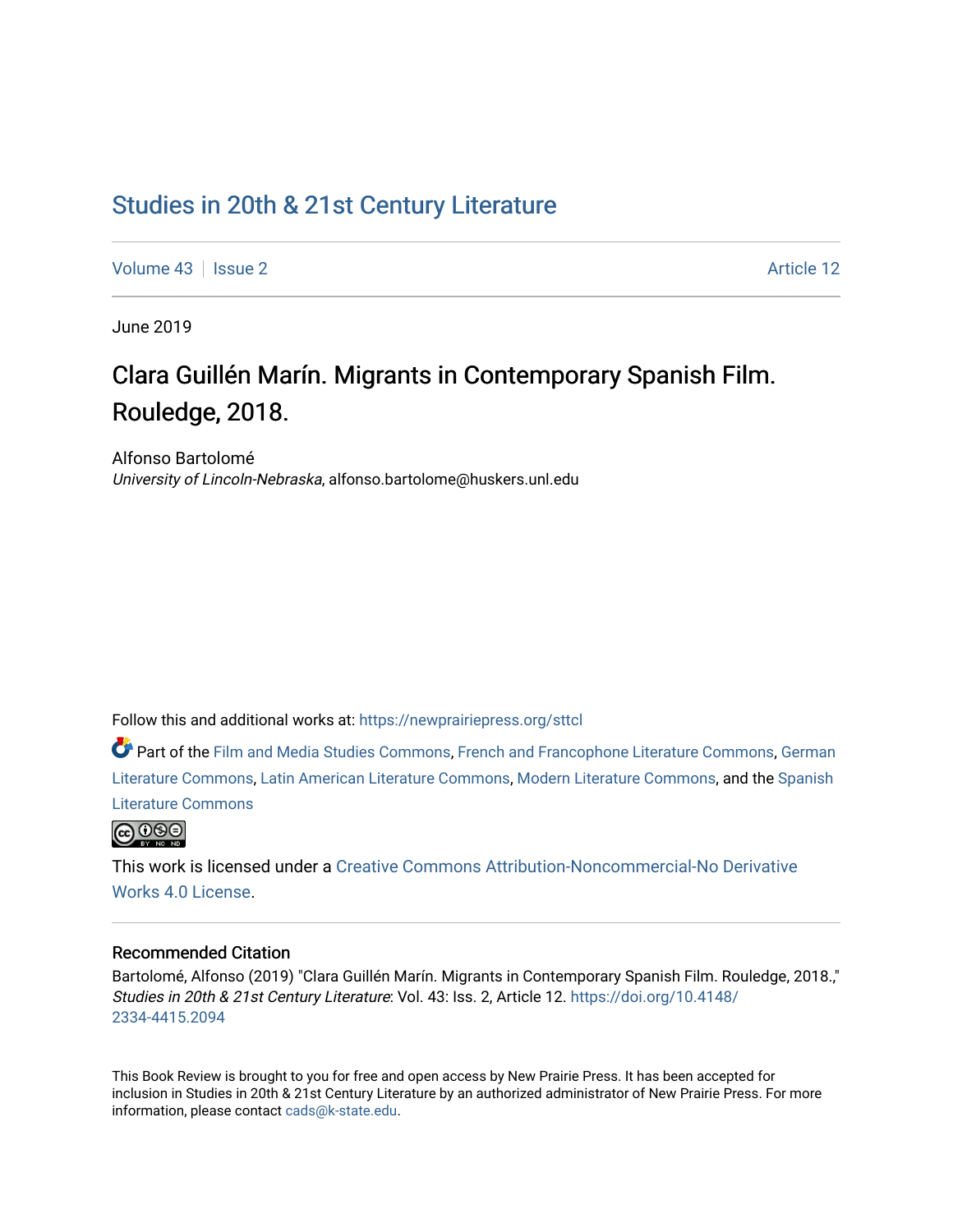### Clara Guillén Marín. Migrants in Contemporary Spanish Film. Rouledge, 2018.

### Abstract

Review of Clara Guillén Marín. Migrants in Contemporary Spanish Film. Rouledge, 2018.

### Keywords

migrants, contemporary Spanish film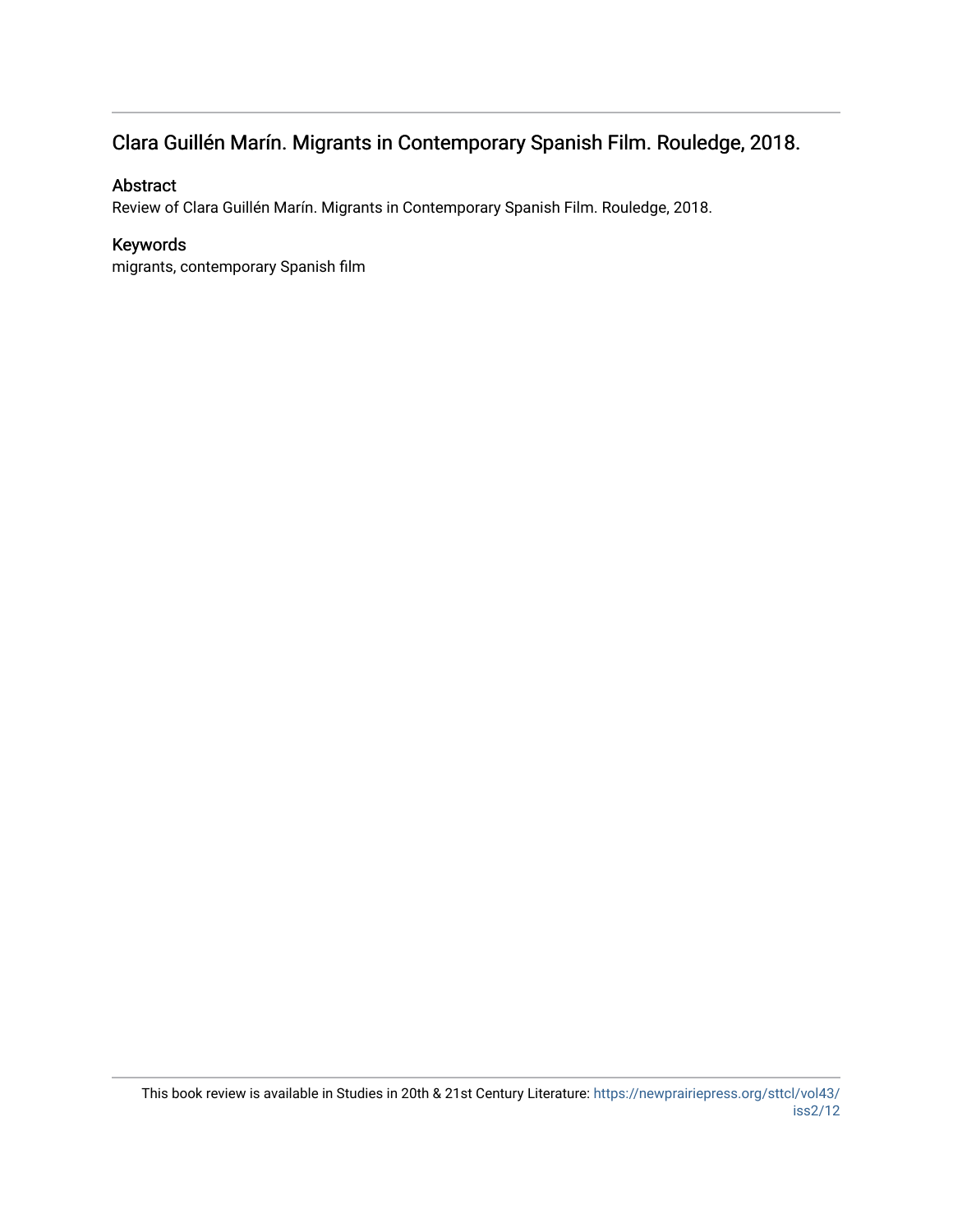Clara Guillén Marín. *Migrants in Contemporary Spanish Film*. Routledge, 2018. 124 pp.

The focus of this volume is immigration, currently one of the most relevant topics of Spanish society. Clara Guillén Marín investigates the reality of immigration in Spain, supporting her research with the works of Isolina Ballesteros, Isabel Santaolalla, and Daniela Flesler, in addition to others on the cutting edge of defining the "new social reality" (Guillén Marín 1). She shows the impacts of immigration and the resultant changes to aspects of the Spanish economy, society, and culture. In her research, she includes six films: three documentaries and three fictional films. These six artifacts of culture, if you will, shine a light on a reality not often seen: the world through the eyes of a migrant. They expose the difference between those who reach "consensus" (the included) and those who remain in "dissensus" (the excluded). These terms, coined by the French philosopher Jacques Rancière, are useful in understanding themes of exclusion and marginalization that are ever-present in immigration.

The book starts with a review of the documentary *En construcción* (2001), directed by José Luis Guerín. The documentary shows "the reconstruction of a luxury apartment complex building after the demolition of the previous old one" (11). Guillén Marín remarks on the importance of the heterogeneous society living in the neighborhood of El Raval in Barcelona. In this quarter of the city, there are people from all over the world. The film shows how the authorities hope to construct a homogeneous building for the middle class, in stark contrast to the people who actually live there. The author explains clearly the way the director of the documentary empowers the people who work at the construction site by giving them a voice, thus making them "active subjects of knowledge" (19) throughout the film. The condition of the workers easily associates them with the subaltern, as explained by Gayatri Spivak.

The second documentary analyzed in the book is *Extranjeras* (2002), directed by Helena Tabarna. One of the most relevant aspects of this chapter´s analysis is that we see through the eyes of heterogeneous female immigrants and how these women in Spain can be seen as "transmitters of their ethnic cultures and languages" (26). Our perspective is thus redefined, as we experience a life not known, yet ever extant and ubiquitous. However, as Guillén Marín explains in this chapter, the documentary lacks depth in its interviews and tries to represent a "more idyllic" (26) interpretation of the different women living in Spain by "project[ing] an image of Madrid as a multicultural city" (29). Although Guillén Marín perceives some superficiality throughout the documentary, the film is nevertheless a catalyst for inclusion.

The final documentary is *El otro lado… un acercamiento a Lavapiés* (2002), from Basil Ramsis, an Egyptian director. This film stands out for its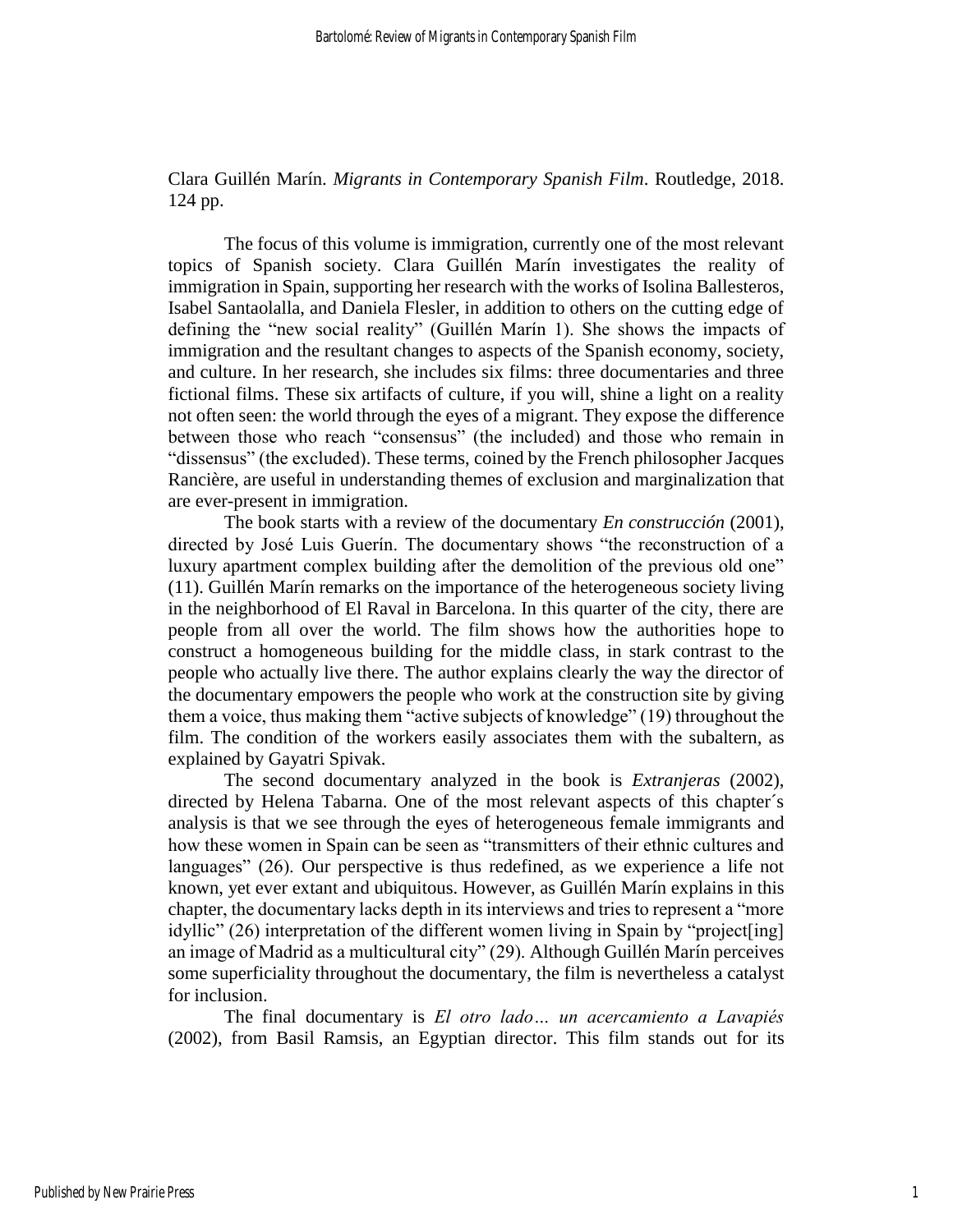emphasis on politics. It portrays Spain as "a space that is both shared and contested at the same time" (47). A neighborhood in Madrid, Lavapiés, is shown panoramically, over the course of eight chapters, from its early Jewish demographics (prior to their expulsion in 1492) through to the present time. In examining the evolution of this urban neighborhood, Guillén Marín confirms that "identity is not a fixed essence but a process of becoming" (49). The director of the film successfully unites the different cultures through the musical score, which helps describe Lavapiés as, in the words of Homi Bhabha, a transitional space and interstitial location (58-59).

After the documentaries, the first movie that is discussed is *Flores de otro mundo* (1999), directed by Icíar Bollaín. It is an engaging film in which a house in a rural town is occupied by outsiders, all females. The town organizes a celebration "for prospective single women coming by bus from all across Spain" (65). Two arrivals, a Basque and a Cuban, are unable to adapt and decide to leave. Their departure is symbolic of their decision not to submit to the patriarchal society but to maintain their independence, as Guillén Marín states. The Caribbean arrivals are sexualized and described as a contrast to the Spaniards, especially the women of the province of Castile. The author illustrates the celebration of diversity in the movie and the union of heterosexual couples from across the world, analyzing the situation through the theories of Michel de Certeau. Guillén Marín shows how consensus overcomes dissensus (personified by the character of Patricia), and is clearly reflected at the end of the movie.

The second movie is *Retorno a Hansala* (2008), by Chus Gutiérrez. This film "tries to promote ethical values" (78) and puts together two nations: Spain and Morocco. Although we see the vision and perspective through the eyes of the Spanish protagonist, the movie attempts to make us sympathize with the Africans who come by way of the Strait of Gibraltar. The movie was filmed in Morocco, where the audience has the opportunity to see a very poor, small town in the Atlas Mountains. The solidarity and friendship that characterizes life in this small Moroccan village is seen by the Spanish protagonist, and it gives the inhabitants dignity. The protagonist engages in "a journey of self-knowledge" (84) where the director skillfully portrays the deeper reality of immigrants by showing us their homeland, their reasons for leaving behind their culture, their family, and their social networks.

The final movie is *Biutiful* (2010), by Mexican director Alejandro González Iñárritu. Guillén Marín analyzes the consequences of capitalism for both immigrants and locals in the city of Barcelona. In the film, Barcelona is depicted as a city in contrast with its "dominant image . . . as the modern model city" (96). The author beautifully makes an analogy between the illness of Uxbal, the protagonist, and the city per se. The metamorphosis of the beauty of Barcelona, as shown on touristic postcards, into a much uglier reality is reflected in the change of